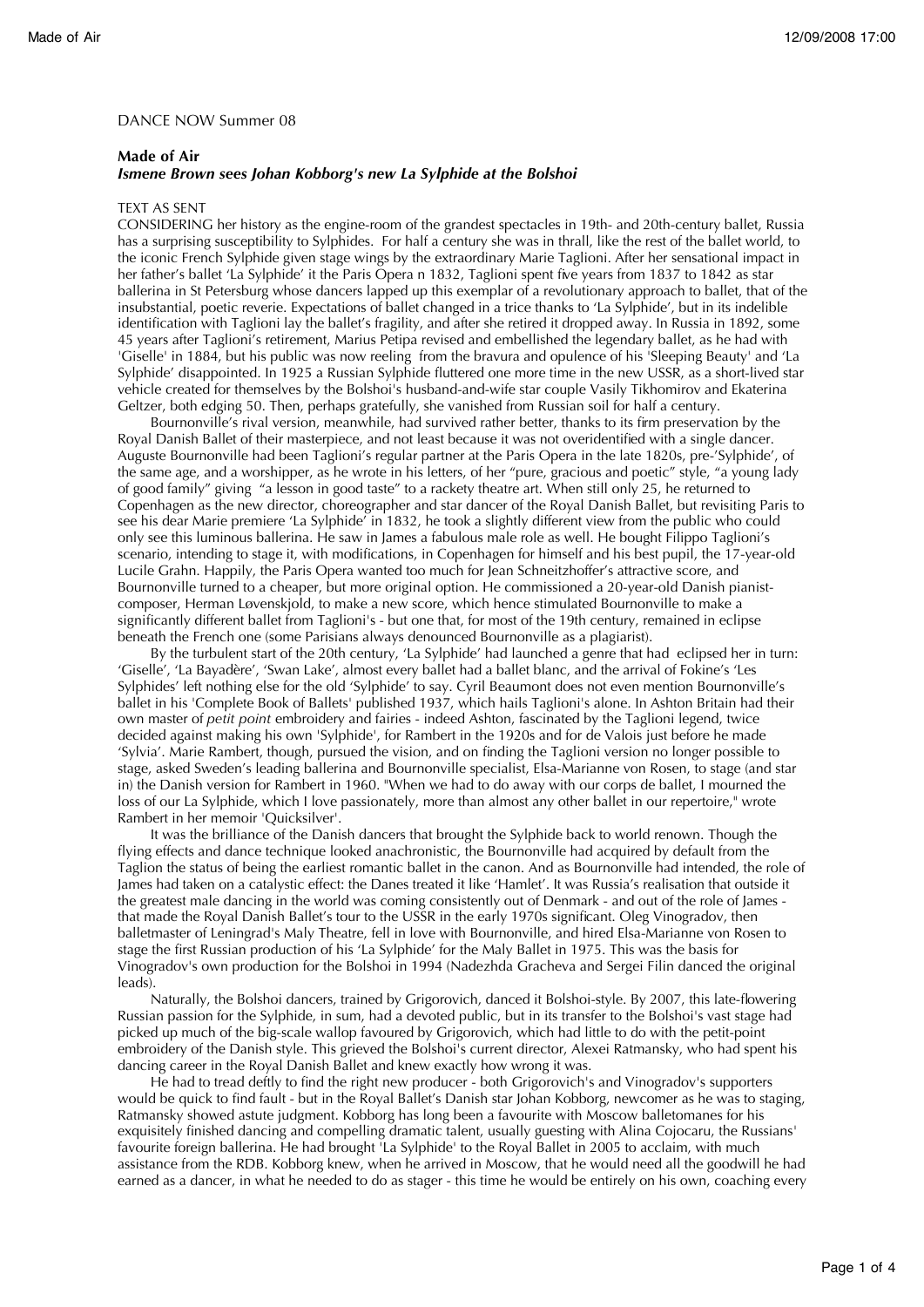part.

"I had to de-Bolshoi it," he told me when we met in Moscow just after the premiere. "Bournonville is about simplicity and modesty, it's almost humble. It is much more about holding the pose in the air, where Bolshoi style is more about travelling. I did spend quite a lot of time explaining WHY I wanted them to do less - some of them took a bit of convincing."

His programme notes for the Bolshoi production, which premiered on February 20 in the New Stage (the Sadler's Wells-sized theatre alongside the still-under-refurbishment Main Stage), is headed, instructively, "La Sylphide through the eyes of James no. 29". In Kobborg's words: "It is the Royal Danish Ballet tradition to hand a part down from one artist to the next. When I looked at the list of Jameses, I realised I was either number 29 or 31, while the first name on the list was that of August Bournonville himself!"

This solid authenticity carried a great deal of weight with Bolshoi artists in dealing with the changes he wanted. He found the Bolshoi dancers easily capable of switching from "big" to "small", from sweeping to precise, and the men in both performances I saw showed scissor-sharp footbeats with admirable bounce and verve. If I'd thought Moscow dancers might look down on "little" Bournonville, I was entirely mistaken.

In fact, it was the casting that proved much the most controversial aspect of this production. Kobborg did not go for the established stars associated with the previous Vinogradov production or with received views on lordly heroes and filigree sylphs. He cast fresh, young faces, who would be more open to his changes perhaps. His first pairing of Osipova and the young soloist Vyacheslav Lopatin struck watchers as either a stroke of genius or bafflingly inappropriate. Lopatin, short, fast, a passionate modern adolescent with fiery cheeks, seemed to me a marvellous choice, very Kobborgian - but it alienated critics expecting statuesque Jameses in the mould of Tsiskaridze or Erik Bruhn. Osipova seemed to me, as an English watcher, an obvious choice as Sylphide for her captivating qualities of lightness, character, charm and sheer modern independence, but the willowy stereotype of a sylph dies hard in Russia.

After the premiere Osipova told me that she knew some people would always only pigeonhole her as Kitri in 'Don Q', "due to certain stereotypes of how ballerinas should look - but we must crash the stereotypes when we can". Ekaterina Krysanova, the second-night Sylphide, while physically more delicate than Osipova, had also been amazed to be cast, her most prominent role of Gamzatti (La Bayadere) suggesting that she wasn't thought of in Moscow as a sylph-type either. But they both told me that being chosen and coached by Kobborg in the role had made them passionate about the role of the Sylphide, dying to dance it again, and felt significantly now changed in how they were perceived and how they might be cast in future.

How is Johan regarded in the company? Krysanova, 23 (b March 85), replied, "The company loved him right away, not only as a dancer but as a human being. Even when people can't have direct communication with him, not speaking his language, he is such an open man, and he wants to give so much, as much as he can to the acting. Dancing the Sylphide has changed me as a ballet dancer, and this is really thanks to Johan. He opened my eyes to many things, mainly that we should be live creatures, live people on stage. It's not that technique became secondary, because of course I've paid great attention to that - but the main thing to me is dance, and the main thing in dance of this period is soul, and the presence of that on stage at that moment. I am now going to rethink the way I dance all my roles.**"**

Osipova, 22 (May 86), told me, "I did have high hopes that Johan would make it contemporary, in a sense. But I wasn't expecting him to give us such freedom in our interpretations. Johan is such a clever man that he helped me to search and find my own way, he wasn't pushing us to be these unearthly creatures. He said here is James and you are his dream. You are the embodiment of what he dreams of. So you can be totally different, very feminine and very desirable from James's point of view. In a certain sense, she IS playing with him, because she was probably with him all his life from his childhood, but she chose to turn up on his wedding day! So I'm sure she came with bad intentions! But at the same time she is a fairy and she doesn't understand how serious the results can be."

It cannot surprise anyone who follows Kobborg's brilliant Royal Ballet performances, with their unique chiaroscuro of light feet and dark soul, that he was intent on both cleaning up the steps and in bringing a new, modern psychological plausibility to these fairytale characters. Although the story hinges on the Sylphide being untouchable, the original production had James and the Sylphide "constantly kissing each other", says Kobborg. As Bournonville was James, and his delectable 17-year-old student Lucile Grahn was the Sylph, this arouses distracting questions. Indeed, a year after 'La Sylphide's 1836 premiere, Grahn gratefully left Denmark for the Paris Opéra Ballet "to escape Bournonville's attentions", according to Horst Koegler's Oxford Dictionary of Dance. This may explain original features of the production. After Grahn's departure, a ballerina performing the Sylphide bravely remarked to Bournonville that it was inconsistent for her to kiss James throughout the performance if she was going to die when he embraced her at the end. Bournonville agreed, and stopped the kissing.

This detail is fascinating. Not only does it distance Bournonville's intentions decidedly from the purity and chasteness he had so loved in Taglioni, but it shows that he and his audience had no concern with logic. It is a window onto the ready suspension of disbelief that ballet audiences were capable of in those days, their willingness not to be distracted by plot implausibility, their pleasure in ballet as a wholly surprising art of illusions and effects, whose rules were only concerned with theatrical surprise. Reality was redundant in such a theatre-art of marvels and tricks. You might as well ask for slapstick comedy to be motivationally realistic, perhaps.

Nevertheless, Kobborg is surely justified in thinking that it is only by fitting the inherent drama of this story into today's mindset that 'La Sylphide' can make a successful trip into a world 170 years later, where reality is all around us. He takes the no-touch rule to its purest end in the choreography, but encourages the late 20th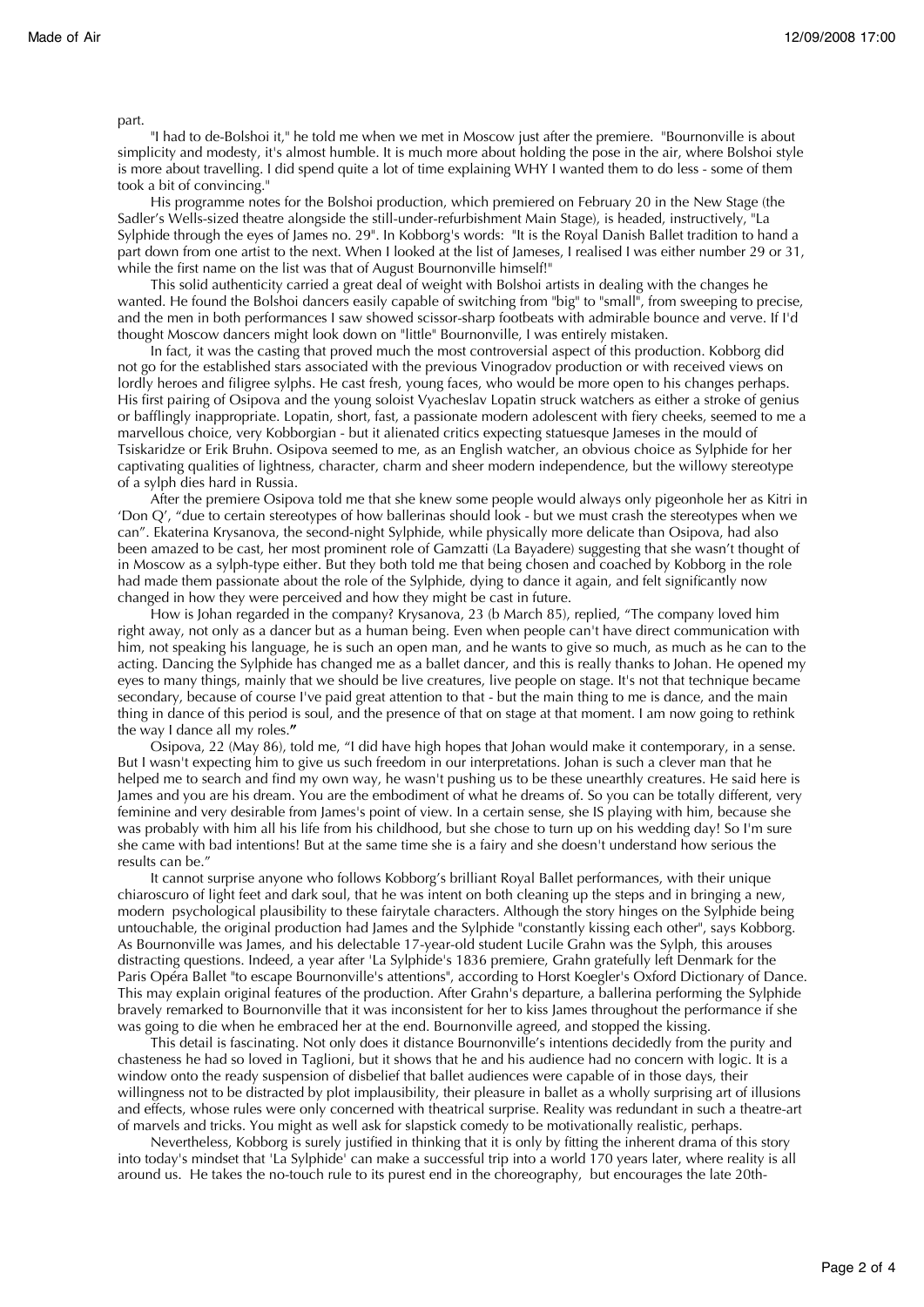century character change in the Sylphide herself, less the chaste, ethereal vision, and more the capricious sprite, teasing and erotic, the vision of a lad in the full blood of his youth.

THE fresh energy of Kobborg's Bolshoi production was signalled by the first notes from the pit on opening night. Conducted eagerly by Pavel Klinichev, who also prepared the score to Kobborg's specifications, the overture sparkled with vivacity and relish from the players, highlighting how expertly (for all his youth) Løvenskjold ranged from sombre tragedy to bubbliest happiness in his themes.

Peter Farmer, the leading British ballet designer, has provided a beautifully traditional setting: very grand baronial hall - James is clearly from prosperous landed gentry - and the loveliest, most translucent wood I have ever seen, soft layers of evening light through trees, wonderful. The men's kilts swirl well and they have bright socks, so you can admire their footwork. I was disappointed by the Act 1 girls' dresses, not tartan but in plain shades of beige and dun, with waistcoats and little brown schoolshoes. This is not a Highland wedding on the scale of Madonna and Guy Ritchie - Effie here does get a proper ivory wedding dress in ivory silk, rather than simply a veil as in London, but it's only short.

However the sylphs' dresses are simply ravishing - "made of air", according to Farmer in his press conference. I was enchanted by the dual message: from the front the exceptionally soft white dresses were sprinkled with rosebuds, as in the famous Taglioni engravings, yet the back of them seemed to be phosphorescent, unreal, cunningly sequinned with miraculously fragile, transparent flies' wings. In those dresses was visible how duplicitous Sylphides are, how dangerous to humans, of deceptive resemblance to real girls, actually will-o'-the-wisps with their own rules.

This Tinkerbell wilfulness was precisely what I loved in Osipova's performance, while Krysanova seemed to be feeling a way tentatively towards a more Taglioniesque archetype. The familiar opening scene with James sleeping in his wing chair, the Sylphide kneeling by him, contemplating him, registered slightly differently in each of the first two casts, proving Kobborg's hard and exacting work. Lopatin and Osipova aroused an instant expectation of passionate individuals, Krysanova and Yan Godovsky formed a more delicate, traditional etched opening tableau.

In Osipova's interpretation I saw an echo of Andersen's Little Mermaid, another lovelorn supernatural who flirts fatally with the human world. Osipova's feet really do seem to trip the light fantastic, so buoyant is she, a natural gift. The pivotal moment in Act 1 at the pre-wedding party where she bounds through the room, luring James to abandon it all and follow her, was astounding - Osipova flew across the stage like a streak of light, to a thunder of amazed applause from the audience, where Krysanova's lovely arrow-straight jetés the following night drew no reaction, since she had not quite seized the dramatic moment.

I ASKED Osipova later about these lovely arc-shaped jumps (incredible, coming within a couple of days of her sneakers-and-joggers flingings-about in Tharp's 'In the Upper Room'). She answered: "I think in each role your jump should be different. So in 'Don Q' it's like a crazy, explosive jump - in 'Giselle' it's totally different, like flying, full of desire, but at the same time there is pain in the jump. And here in 'Sylphide' it should be very airy, very light, and nobody in the auditorium should be able to see how I'm taking off and how my feet are landing." I said I noticed her premiere shoes looked ropey. She admitted, "I prepared my shoes a long time to be very very soft. I found I would either have to choose beautiful shoes or ones that made no sound - and I had to choose the quiet ones. But one of these days I hope I will find some beautiful ones that are soundless too. It would be a disaster for the Sylphide to make a noise when she lands.

"Technically I had to work very hard on every single thing. I've never danced a role with so much small technique, and when you have to do all this difficult stuff with your feet and your legs, at the same time in your upper body you must never show the slightest sign of how hard it is, the hands are so soft, so calm and quiet all the time - that was very difficult." I am fascinated to see how Osipova turns her big shoulders to advantage; tricky to manage in line, I expect they are, but she exploits them as sources of extra-plastic ports de bras, pouring movement lyrically across her back and along her arms, finishing in a trail of lacy fingertips.

If I found myself comparing Osipova's lightness to Cojocaru's in this role, I was reminded of Rojo's witchy charm and electric dramatic power at Osipova's playing of the climax, where James destroys her wings and she suddenly goes blind. She told me later: "My teachers were saying to me, oh don't sniff, don't cry in that scene, but you can't hold back. In the performance, when I'm going blind I was trying to control myself, but suddenly Slava took my hands and looked at me so passionately with his eyes full of tears that I was only a second from bursting into tears. That was so touching I will probably never forget that moment all my life."

Lopatin was remarkable in the role. With a short body and long limbs, pink young cheeks and deploying a fiery, yeoman's temper he could not be more contrasted with Nikolai Hübbe's pensive, majestic James in the Danish Ballet film. But his mime was so communicative and characterful that I wholly believed in him and his story. Like Osipova, he also has real épaulement; he rotated his torso with easy flexibility, and he opened his shoulders wide naturally as he dances, which gave his gestures expansiveness as well as firmness, and enabled dazzling switches of direction. His deep soft plies in landing fostered this springiness, a sense of bouncing off the ground, feet beating very fast but clearly. This James also came over as a handful from Effie's point of view, a man with whom marriage might rapidly have descended into fiery arguments.

I like this kind of inner dramatic coherence which Kobborg, by his unexpected casting, seemed to bring to our subliminal attention. It's valuable to feel you can deduce from the playing whether James and Effie would have been happy, or how the Effie-Gurn marriage will turn out. For instance, Godovsky, Krysanova's James,